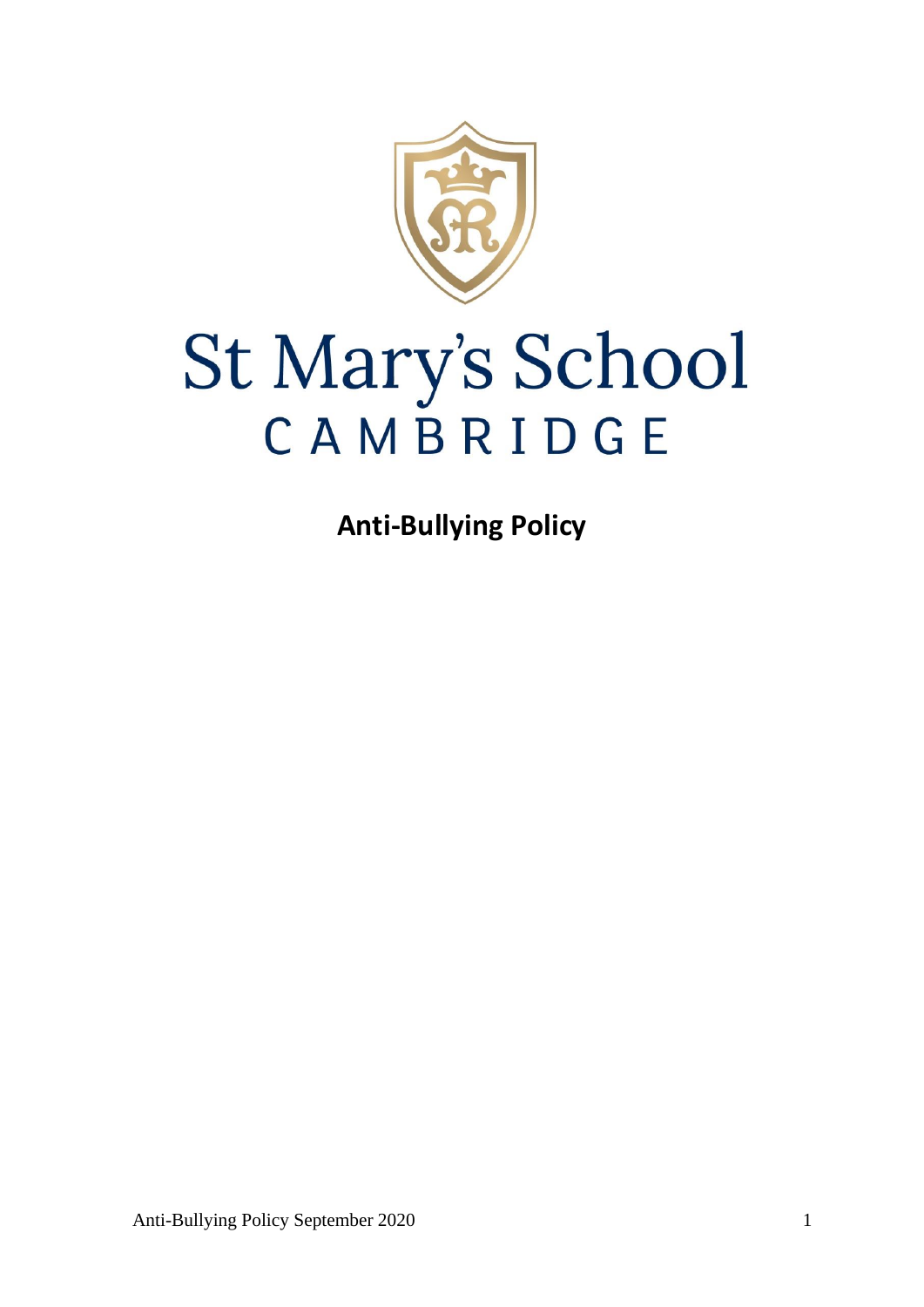## **ANTI BULLYING POLICY**

# **SCOPE**

This Policy was written with regard to the following guidance:

- Keeping Children Safe In Education (2020)
- Working Together to Safeguard Children (2018)
- 'Preventing and Tackling Bullying' (July 2017) DfE
- 'Cyberbullying Advice for Headteachers and School Staff' (2014) DfE
- Information Sharing advice for safeguarding practitioners (July 2018) DfE
- Searching, screening and confiscation: advice for schools (January 2018) DfE
- Relationships education, relationships and sex education and health education guidance (June 2019) DfE
- Sexual violence and sexual harassment between children in schools and colleges (May 2018) DfE
- Advice and guidance: How can we stop prejudiced based bullying in schools (EHRC)

Additional advisory materials for parent/s, guardians and staff can be found at Appendix A.

It should be read in conjunction with St Mary's School Cambridge ('School') Safeguarding and Child Protection policy, Behaviour Management Policy, Discipline, Exclusions and Required Removal Policy, the On-line Safety Policy, the Pupil Internet and IT Acceptable Use Policy, PSHEE policy, SEND Policy, Sex and Relationships Education Policy and the Arrangements for Risk Assessment.

## **AIMS AND OBJECTIVES**

At St Mary's School, Cambridge ("the School"), our community is based upon respect for all, good manners and the gospel values of love and justice. We are committed to providing a safe and caring environment that is free from disruption, violence and any form of harassment so that every one of our pupils can develop to her full potential and learn in a secure environment. Bullying damages children and the School does all it can to prevent it, by developing a School ethos in which bullying is regarded as unacceptable.

The School prides itself on mutual tolerance and the celebration of diversity. The School is committed to actively promoting and safeguarding the welfare of its pupils. This policy seeks to produce a consistent approach to bullying and to comply with the School's duties under the Equality Act 2010.

Parents/guardians have an important role in supporting the School in maintaining high standards of behaviour. It is essential that there are consistent expectations of behaviour both at school and at home, and that the School and parents co-operate closely together.

This policy is available to parents of pupils and prospective pupils on our website and on request It is also communicated to all staff and pupils.

This policy applies to all day and boarding pupils in the School, including those in the Early Years Foundation Stage (EYFS) and applies to actions which take place both inside, and outside of the School.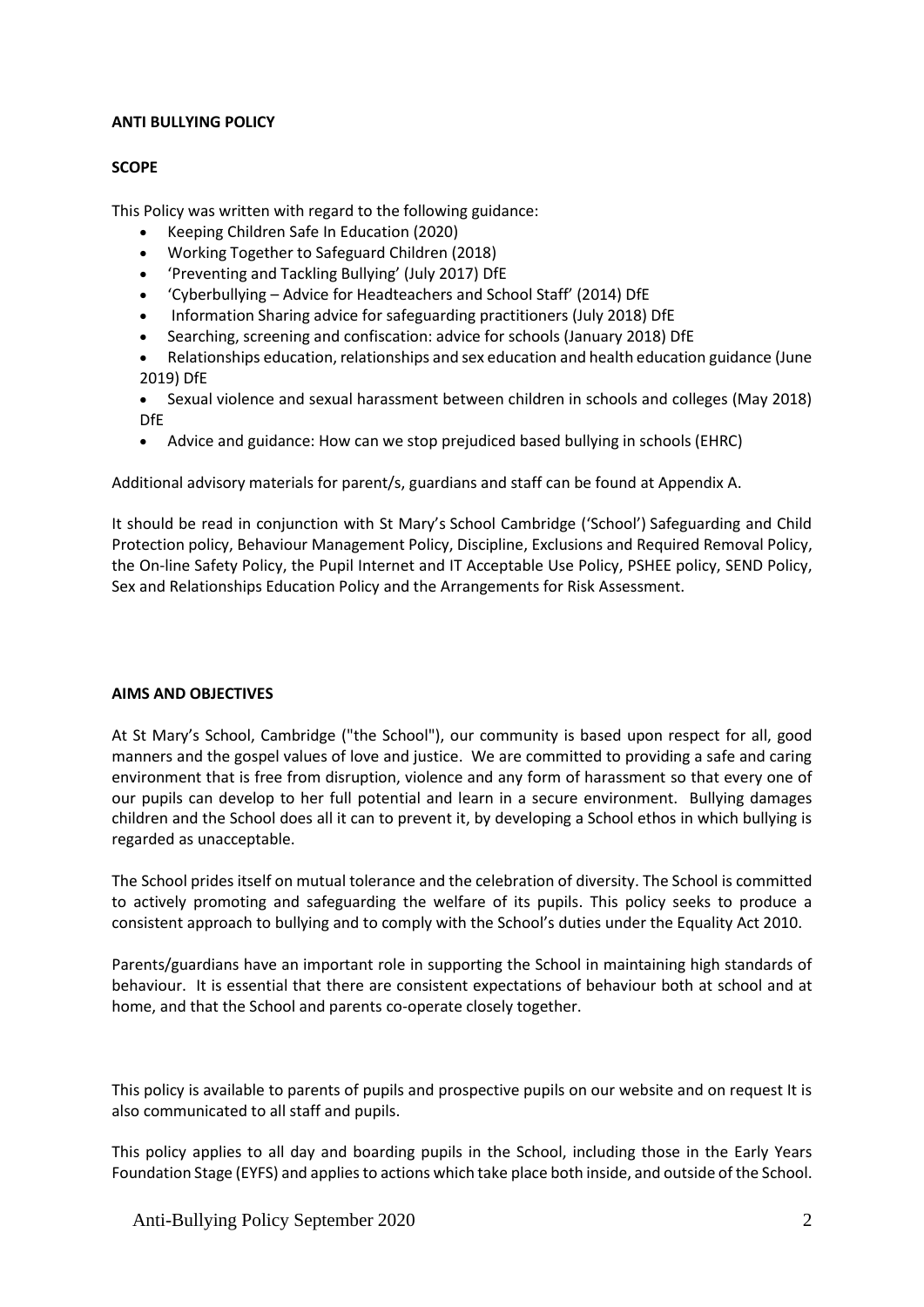#### **DEFINITION OF BULLYING**

Bullying is behaviour by an individual or group, repeated over time, that intentionally hurts another individual or group either physically or emotionally and is often motivated by prejudice against particular groups, for example, on grounds of race, religion, culture, sex, gender, homophobia, pregnancy and/or maternity, special educational needs and disability, or because a child is adopted or is a carer – it may occur directly, indirectly or through cyber-technology (social websites, mobile phones, text messages, photographs and email).

Put another way, bullying is the intentional hurting, harming or humiliating of another person. It may take many forms, including but not limited to:

physical (including any threat of or use of violence of any kind (including sexual violence), hitting, kicking, pushing someone around, spitting, fighting, or taking, damaging or hiding someone else's belongings, books, clothes or sports kit or so-called initiation ceremonies or hazing;

sexual (harmful written comments or spoken words which draw attention to body shape, hair colour, manner of dress, alleged sexual attractiveness (or lack of it), close friendships (or the lack of intimate relationships in an individual's life or other unwanted conduct of a sexual nature such as telling sexual stories, making lewd comments, calling someone sexualised names, sexual jokes or taunting, physical behaviour such as deliberately brushing against someone, interfering with clothes, displaying pictures, photos or drawings of a sexual nature and online sexual harassment which may include nonconsensual sharing of sexual images and videos (sexting); inappropriate sexual comments on social media, exploitation, coercion and threats and upskirting);

verbal (including cyber-bullying via email, social media, gaming, and SMS or other instant messages); and

emotional/psychological (including by excluding the person, being sarcastic, name-calling, tormenting or spreading malicious rumours in person or by mobile phone texts, emails or social media).

It can involve manipulating a third party to tease or torment someone, or actions that fall short of direct participation, where someone encourages others to bully, or joins in with laughing at a victim. Bullying is often hidden and subtle. It can also be overt and intimidating, and often involves an imbalance of power between the perpetrator and the victim whether that be a physical, psychological or intellectual imbalance, or by the perpetrator having the capacity to socially isolate the victim.

Bullying is often motivated by prejudice against particular groups, and may involve actions or comments regarding a person's race, religion, gender, sexual orientation, special education needs or disabilities (SEND), or because of a child's familial circumstances, such as they are adopted, in care or that they have caring responsibilities. Prejudiced – based bullying because of a protected characteristic will not be tolerated. Bullying may be motivated by actual differences between children, or perceived differences. For example, bullying can still be homophobic if directed towards a child that is perceived to be gay, whether or not this is the case. A person may be vulnerable to bullying simply because they are new to School and appear to be uncertain or has no friends. They may also become a target because of an irrational decision of a bully.

## **THE SCHOOL'S RESPONSE TO BULLYING**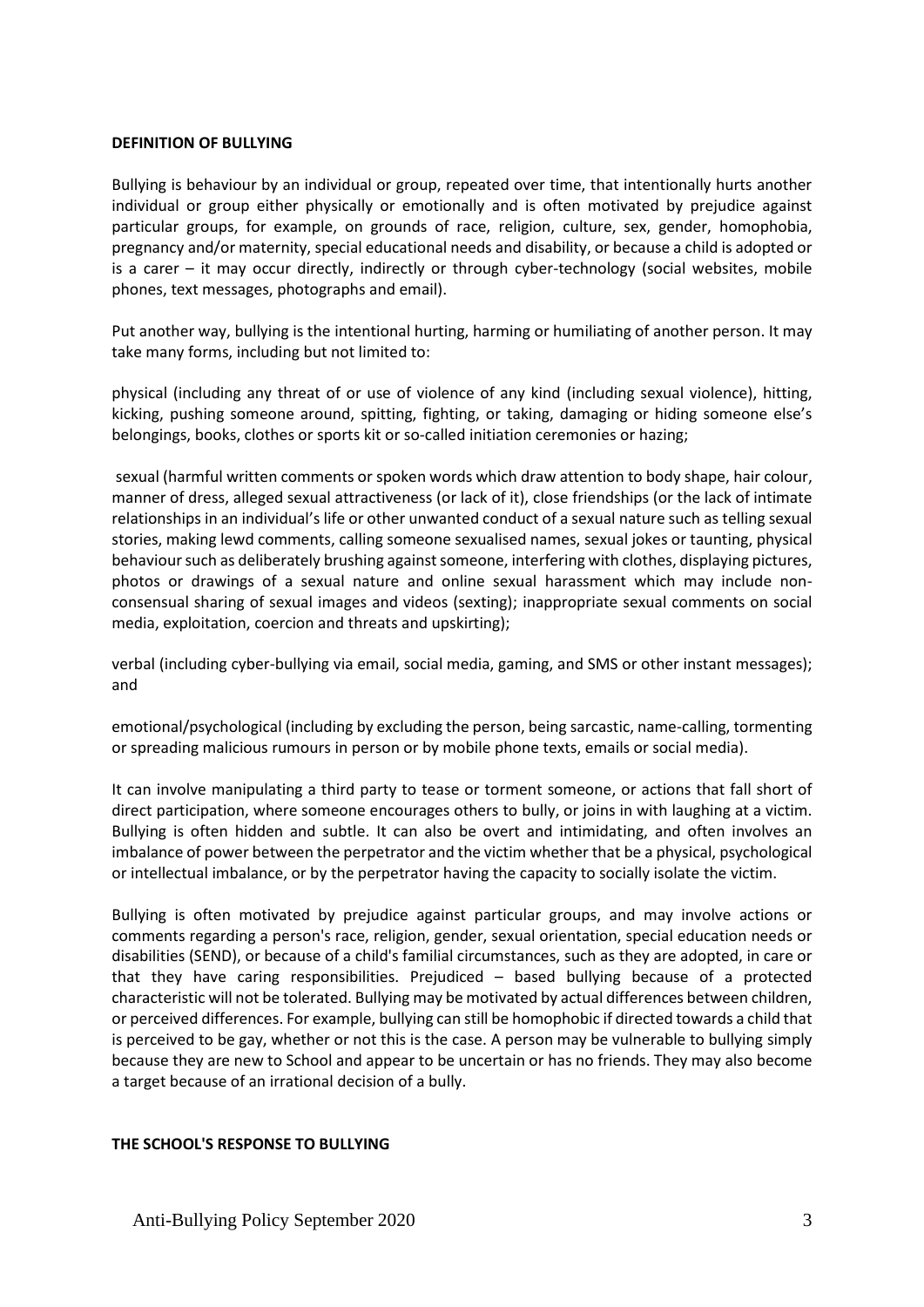At the School, we always treat bullying very seriously. It conflicts sharply with the School's social and moral principles, and potentially with its Equality P, and will not be tolerated.

Sometimes unkind behaviour is thoughtless or is not deliberate or intended to hurt. Some pupils may see their hurtful conduct as 'teasing' or a 'game'. This behaviour is unacceptable but may not be malicious and may be corrected by advice. However, if unchallenged or dismissed, this type of behaviour can have a wearing and significant impact on targeted individuals. The School will never dismiss bullying as "banter" or "horseplay", and all reported incidents of bullying will be dealt with by staff in accordance with this policy.

The School understands that bullying can be so serious that it may cause physical, emotional and psychological damage, such as eating disorders, self-harm and even suicide. Stopping violence and ensuring the immediate physical safety of pupils is the School's first priority, however, the School acknowledges that emotional bullying can be more damaging than physical bullying, and therefore staff will use their discretion when dealing with an incident of bullying within the parameters of this policy and the Behaviour Management Policy.

Some behaviour by a pupil towards another may be of such a nature that safeguarding concerns are raised. Such behaviour may include bullying (including cyberbullying), causing physical harm, initiation/hazing type violence and rituals, sexting, upskirting or any form of sexual harassment or violence.

The School's policy and procedures with regard to peer on peer abuse are set out in the School's Safeguarding and Child Protection Policy. Concerns about a pupil's welfare because they are the victim or perpetrator of bullying behaviour must be reported in accordance with the Cambridge and Peterborough Safeguarding Children Partnership Board (SCPB) threshold document. The School will always treat a bullying incident as giving rise to a child protection concern when there is reasonable cause to believe that a child is suffering or likely to suffer significant harm.

Whilst bullying is not a specific criminal offence, there are criminal laws which apply to harassment, sexual violence and assault, upskirting, sexting and to violent and threatening behaviour. No one deserves to be a victim of bullying: everybody has the right to be treated with respect. Pupils who are victims of bullying will be supported. Pupils who have engaged in bullying behaviour will be subject to appropriate disciplinary sanction and will also, where possible, be supported in learning different ways of behaving.

# **SIGNS OF BULLYING**

Changes in behaviour that may indicate that a pupil is being bullied include:

- Unwillingness to return to school;
- Displays of excessive anxiety, becoming withdrawn or unusually quiet;
- Failure to produce work, or producing unusually poor work, or work that appears to have been copied, interfered with or spoilt by others;
- Books, bags, money and other belongings suddenly go "missing", or are damaged;
- Change to established habits (e.g. giving up music lessons, change to accent or vocabulary);
- Diminished levels of self-confidence;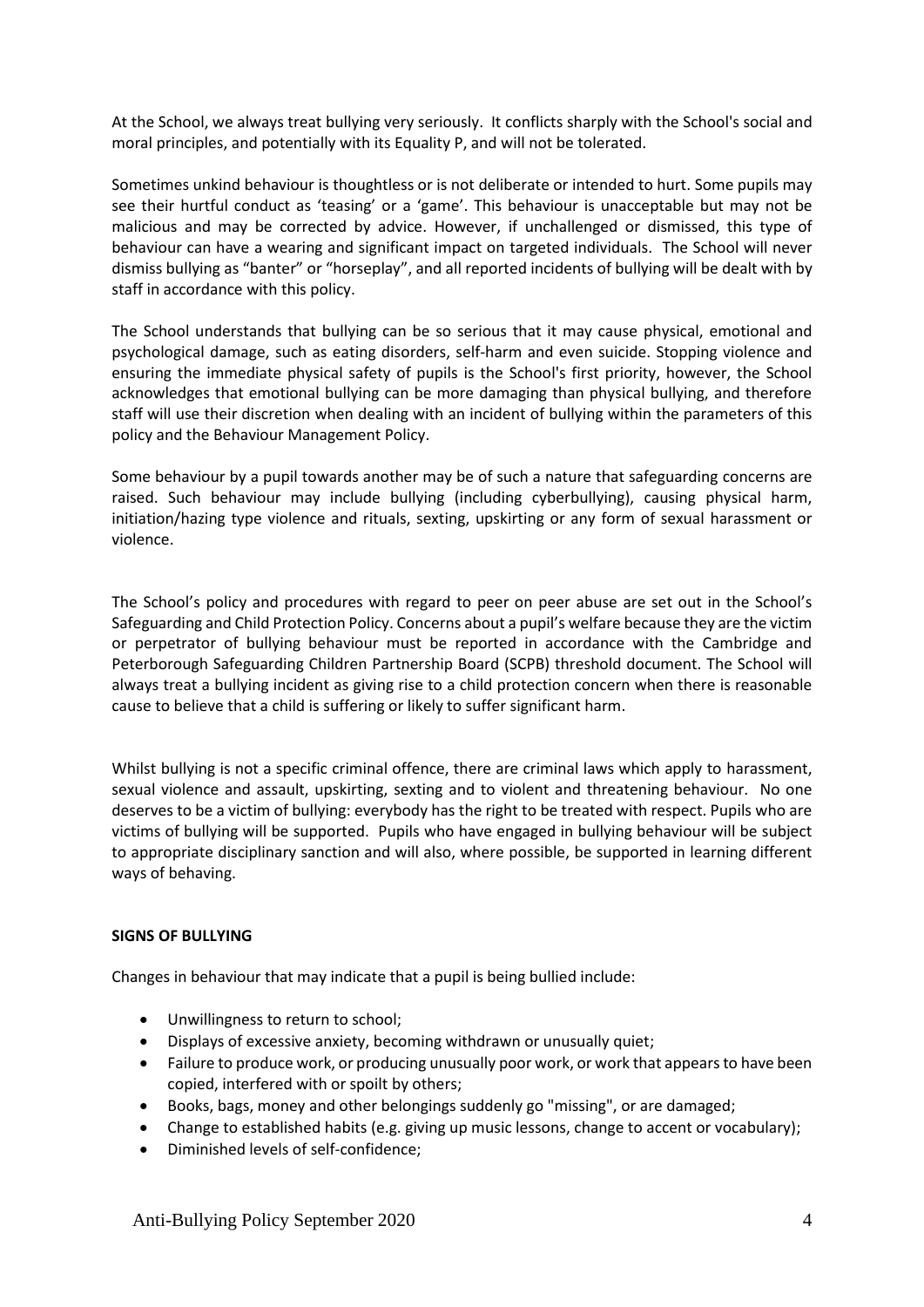- Frequent visits to the Medical Centre with symptoms which may relate to stress or anxiety, such as stomach pains or headaches;
- Unexplained cuts and bruises;
- Frequent absence, erratic attendance or late arrival to class;
- Choosing the company of adults rather than peers;
- Displaying repressed body language and poor eye contact;
- Difficulty in sleeping or experiencing nightmares; or
- Talking of suicide or running away from home or school.

Although there may be other causes of some of the above symptoms, a repetition or combination of these possible signs of bullying should be investigated by parents and teachers and reported/ recorded, as appropriate, in accordance with this policy.

# **BULLYING - PREVENTATIVE MEASURES**

The School's response to bullying does not start at the point in which a pupil has been bullied. We take the following preventative measures in order to create an environment that prevents bullying from becoming a problem at the School in the first place:

# **Pupils**

- The School promotes an ethos of good behaviour where pupils treat each other with respect at all times, inside and outside of School;
- Class or form tutors remind pupils at the start of the academic year of their responsibility to ensure that bullying does not occur and to talk to a member of staff if they witness, suspect or experience bullying;
- All new pupils (including boarders and EYFS pupils) are briefed thoroughly on the School's expected standards of behaviour. They are told what to do if they encounter bullying. We tell pupils that those who report bullying in good faith will not be punished and will be supported;
- We use appropriate assemblies and RE lessons (junior school) to explain the School's policy on bullying. Our PSHEE programme is structured to give pupils an awareness of their social and moral responsibilities as they progress through the School. The programme is structured to enforce messages about community involvement and taking care of each other. It focuses on the importance of equality and diversity and pupils are encouraged to avoid prejudicial and exclusionary language. Positive attitudes are fostered towards people with any protected characteristic;
- Other lessons highlight the issue of bullying and reinforce this message by developing social skills and by teaching moral and spiritual values that show bullying to be unacceptable. Staff are aware of learning opportunities in class (drama, stories or interactive);
- All of our pupils are encouraged to tell any member of staff at once if they are being bullied, or if they know or suspect that bullying is taking place;
- All boarders know how to report anxieties to a member of the Boarding staff or to another member of the pastoral team;
- All senior school pupils have access to the School counsellor and details of how to contact the counsellor are given to all pupils;
- All Boarding pupils have access to the Independent Listener and details of how to contact her are on notice boards in Mary Ward House and in the pupil welcome booklet;
- In the senior school we operate a peer mentoring scheme, whereby trained older pupils are encouraged to offer advice and support to younger pupils;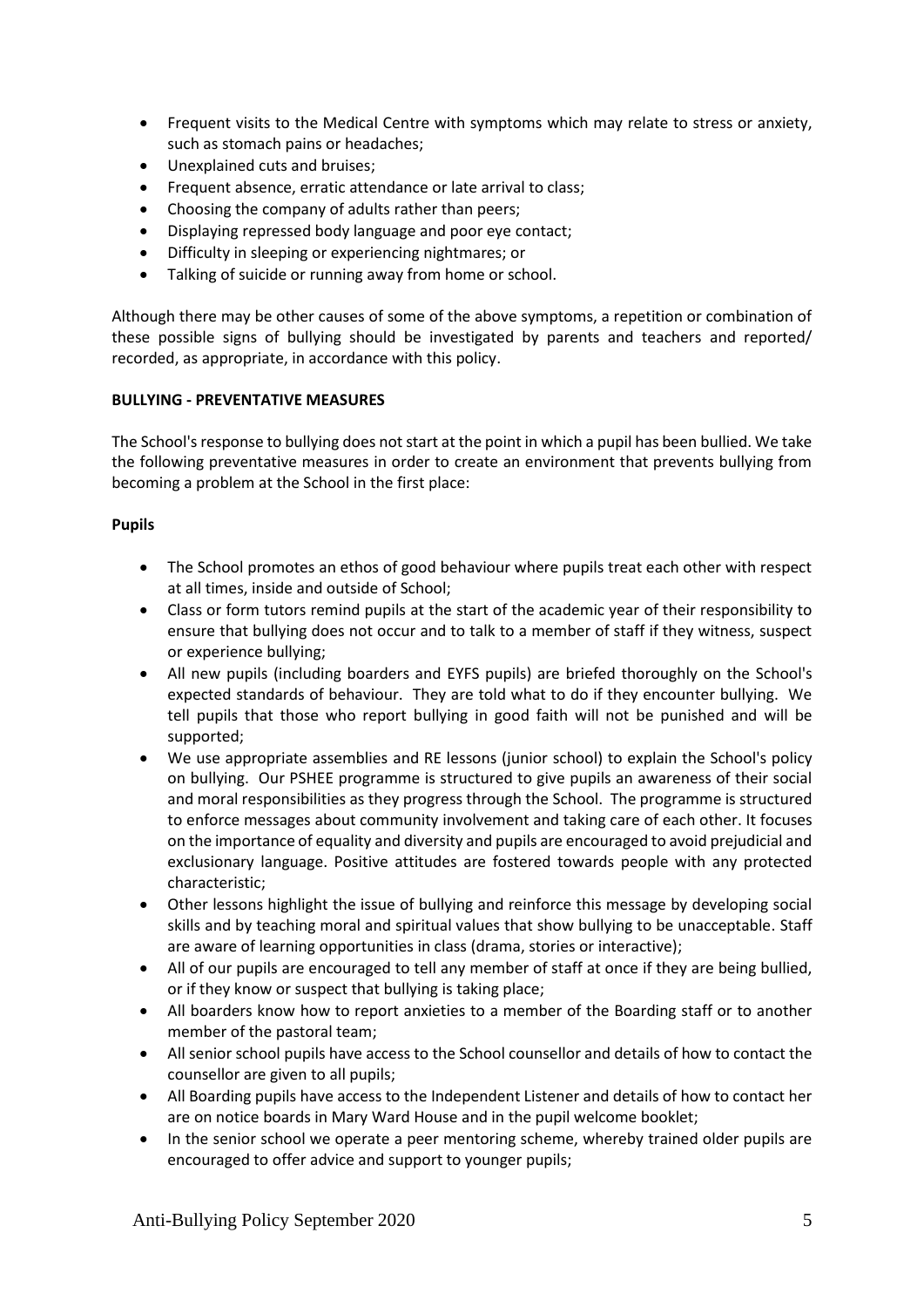- The School buildings (including Mary Ward House) display advice on where pupils can seek help, including details of confidential help lines and websites where they can connect with external specialists, such as ChildLine, NSPCC, Kidscape, Bullying UK, Kooth, Papyrus and the Samaritans;
- In the senior school, we provide leadership training to our Head Girls and their team of prefects which specifically covers the importance of offering support and assistance to younger and to vulnerable pupils; and
- The School does not tolerate peer-group "initiation ceremonies" or hazing rituals designed to cause pain, anxiety or humiliation to pupils, and all staff remain alert to such actions.

# **Staff**

- Upon induction, all new members of staff are given training and guidance on the School's antibullying policy and on how to react to, and record allegations of bullying at the School. The School will ensure that all School staff understand the principles of the School's policy, the School's legal responsibilities, actions to be taken to resolve and prevent incidents of bullying from arising or escalating and also details of sources of further support;
- The School recognises that certain children may be more at risk of bullying than others, and may require additional support when dealing with an incident of bullying, for example children with SEND and LGBTQ pupils. The School will ensure that staff receive appropriate training to be able to understand the specific needs of our pupils, and to enable all staff to provide an inclusive environment for all pupils;
- There is a fixed agenda item on the weekly staff briefing at the junior school. General pastoral information is shared with colleagues and more specific / personal information is shared with colleagues on a 'need to know' basis;
- All reported incidents are recorded and investigated at once. We always monitor reported incidents. Records of any incidents are kept securely in the office of the Deputy Head Pastoral and Boarding (senior school) and the Head of Juniors (junior school) in order that patterns of behaviour can be identified and monitored;
- We have a strong and experienced pastoral team of Tutors, Heads of Year, and Head of Boarding and Matrons who support the Deputy Head Pastoral and Boarding and the Head of Juniors and are trained in handling any incidents as an immediate priority, and who are alert to possible signs of bullying;
- Our pastoral team gives support and guidance to other staff on handling and reporting incidents, and on the follow-up work with both victims and bullies. INSET sessions are held regularly
- Our trained School Counsellor is an important part of our pastoral support service, providing specialist skills of assessment and counselling. She is available to give confidential advice and counselling support to pupils who can refer themselves to her when they have social, emotional or behavioural concerns. Any member of teaching staff in the senior school or any member of the senior leadership team in the junior school or nursing staff may refer a pupil to her as appropriate;
- In the senior school the School Chaplain will give support and guidance to pupils of all faiths who are able to refer themselves to her whenever they wish (for example at a time of family break-up, sickness or bereavement). The Chaplain will provide confidential advice and seek to encourage the development of tolerance, understanding and respect for others in a multifaith community;
- Staff are always on duty at times when pupils are not in class and patrol the School site, particularly at times and in areas where bullying behaviour might occur. They are trained to be alert to inappropriate language or behaviour at all times;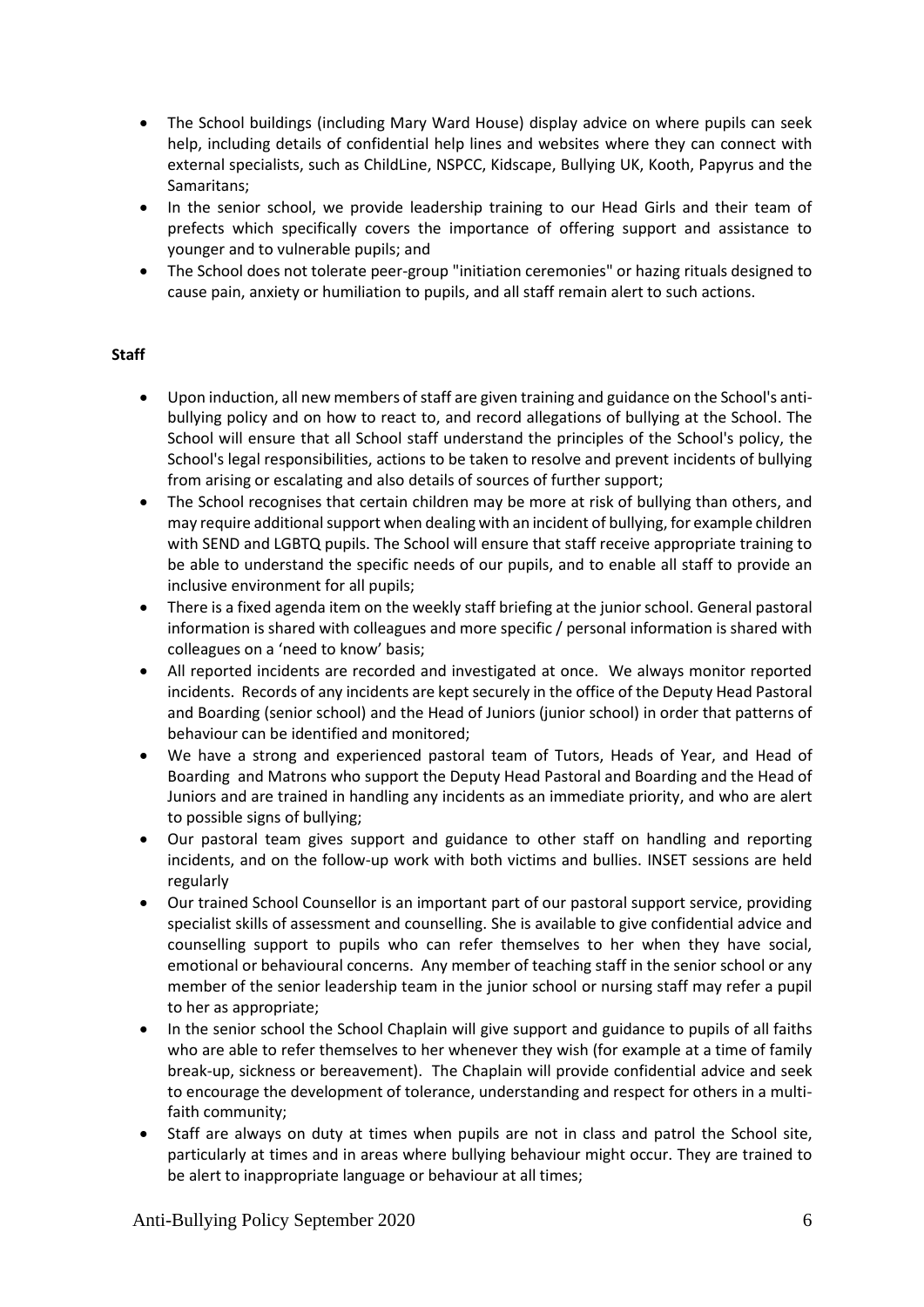- In the junior school 'worried' posters are on display in the classrooms and around school and give advice on who the pupils should speak to if they are worried about something. The House system at the junior school ensures there is a group whereby the older pupils are encouraged to support younger pupils;
- In the senior school anti-bullying posters are on display and anti-bullying week in November provides a further opportunity for discussion in assemblies and form time;
- In Mary Ward House, the Boarding staff act *in loco parentis.* Staff are aware that boarding houses provide more opportunities for bullying and are therefore always vigilant and alert to signs of issues with or between boarders. The informal house environment is important in reinforcing a pupil's standards and values, providing the opportunity for friendly, informal discussion of matters of concern to the individual pupil outside the formal classroom. Boarding house staff are always on duty to supervise the pupils;
- The School has the right, and duty, to investigate incidents of bullying involving our pupils which take place outside School hours, on School visits and trips, or that otherwise occur outside of School. The School has the right to take disciplinary measures in respect of such incidents. Disciplinary measures will be taken in accordance with the School's Behaviour Management Policy and will be applied in a fair, consistent and reasonable manner, taking into account the needs of SEND and vulnerable pupils; and
- Staff will always consider the motive behind bullying behaviour and whether it raises any concerns for the welfare of the perpetrator. If staff reasonably suspect that a pupil may be suffering, or is likely to suffer significant harm, they should follow the procedures set out in the School's Safeguarding and Child Protection Policy and discuss their concerns with the School's Designated Safeguarding Lead (DSL) without delay.

# **Parents**

- This policy is readily available on the School's website and on request which parents are made aware of so that they are clear on the School's approach to bullying and what to do if their child experiences bullying;
- We encourage close contact between the teaching members of staff and parents/guardians and between the Head of Boarding and parents/ guardians, and will always make contact if we are worried about a pupil's well-being;
- If parents know or suspect that their child, or another pupil, is being bullied, they should contact the School without delay. All concerns will be taken seriously; and
- We welcome feedback from parents and guardians on the effectiveness of our preventative measures and all other aspects and implementation of this anti-bullying policy.

## **PROCEDURES FOR DEALING WITH REPORTED BULLYING**

The School ensures that all instances of, or concerns about bullying and cyber-bullying, both on and away from School premises are easy to report and that they are recorded properly. Records of instances of bullying and allegations of bullying will be kept on MyConcern and monitored by the Deputy Head - Pastoral and Boarding (senior school) the Head of Juniors (junior school). Records will also be kept on files relating to safeguarding where appropriate, in order to enable the School to identify patterns of behaviour and to evaluate the effectiveness of this anti-bullying policy.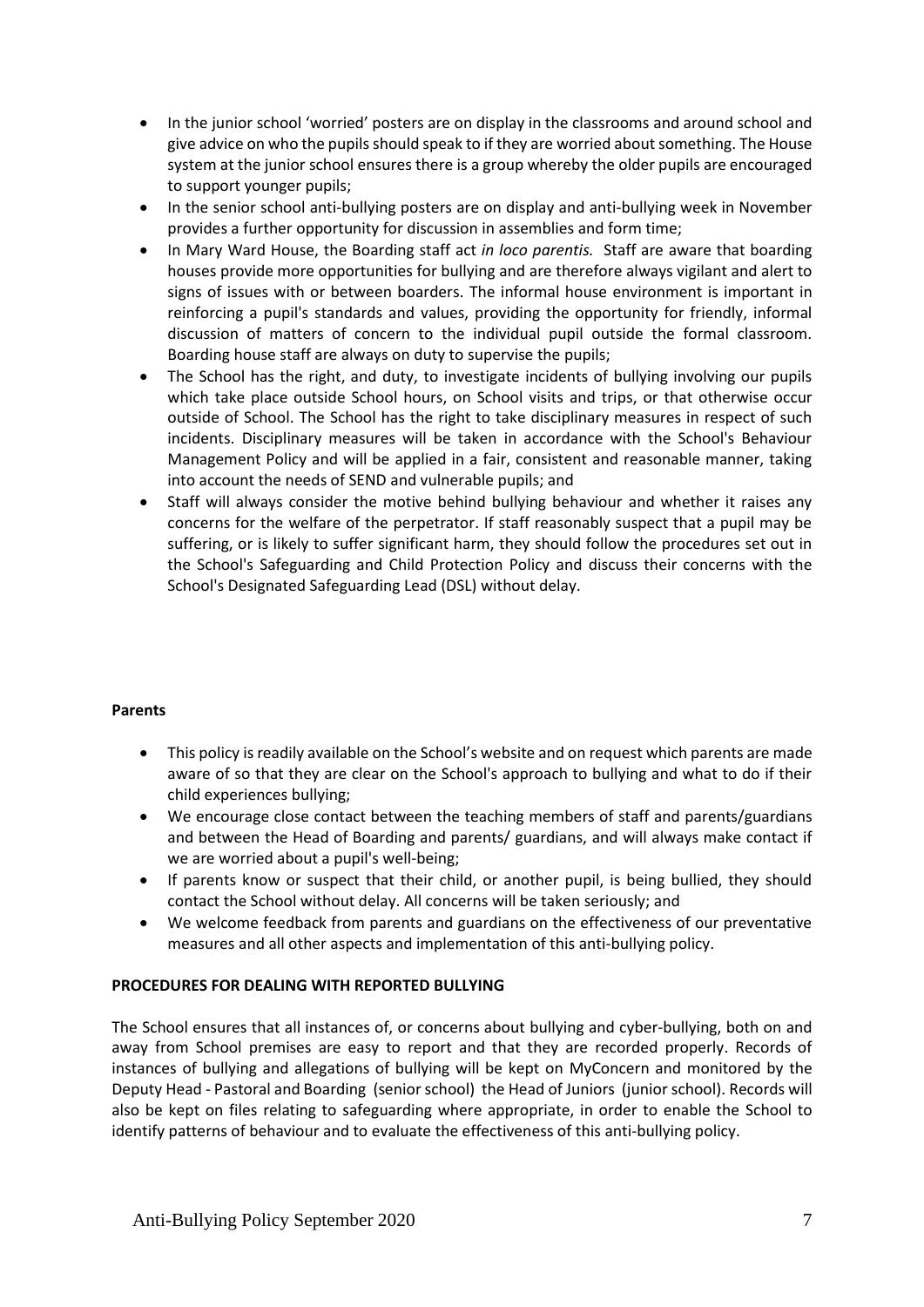The School recognises that pupils are likely to report bullying to someone they trust: this could be any member of staff. All staff will be trained in handling an allegation and will be aware that they must listen to the pupil, not ask leading questions and make a written record of the allegation to the best of their ability. We encourage every pupil to understand that every complaint of bullying will be taken seriously, they will receive support and advice and in many cases the problem can be dealt with on a no-names basis, the primary aim will be for the bullying to stop not the punishment of the bully unless this is necessary and we may need to support the bully as well so we can address the cause/s of the bullying behaviour.

If an incident of bullying is reported, the following procedure will be adopted:

- 1. The member of staff to whom the incident was reported, or who first discovers the situation, will reassure and support the pupil/s involved. The member of staff should listen carefully, not ask leading questions, keep an open mind but must not promise confidentiality;
- 2. The member of staff will record the information regarding the incident/s and inform an appropriate member of the School's pastoral team about the bullying allegation as soon as possible. This will, if necessary, be discussed with the Deputy Head, Pastoral and Boarding or the Head of Juniors (as appropriate). The Deputy Head, Pastoral and Boarding or Head of Juniors will inform the tutors, Head of Year/s and Head of Boarding of both the alleged perpetrator(s) and the victim(s) as soon as possible. The Heads of Year or tutor will record the incident on MyConcern. In very serious incidents, the Head should be informed;
- 3. The member of staff (or other person appointed to take the matter forward) will form an initial view of the allegation and will consider the nature of the alleged incident/situation. He/she will consider if it is physical, verbal, sexual, intimidatory, exclusionary, is it a one-off incident or part of a pattern of behaviour? Who is involved? Who should be informed – the DSL, Head, parents, children's social care, the police? Can the alleged bully be questioned without disclosing the victim's identity? What is the likely outcome if the allegation is correct in whole or in part?
- 4. If the alleged bullying behaviour raises a safeguarding concern, the matter should be reported in accordance with the School's Safeguarding and Child Protection Policy before any further investigation is carried out. If the bullying potentially involves harmful sexual behaviours, staff will follow the guidance set out in part 5 of Keeping Children Safe In Education September 2019. Where the member of staff considers that the reported bullying behaviour may be criminal, or considers that there may be a risk of harm to someone, the member of staff will discuss this with the Head, and will report the matter to the Police without delay if considered necessary;
- 5. Where there are no safeguarding concerns as above, the victim and the alleged perpetrator/s and any witness/es will each be interviewed individually by the member of staff or another delegated member of staff on her own (or, if appropriate, with a suitable person present for support) and asked to write their account of events;
- 6. If the incident is not serious, possible outcomes may be that there has been a misunderstanding which can be explained to the alleged victim with advice to the alleged bully, or if the complaint is justified in whole or in part, further action will be needed.
- 7. Once investigated, and where a complaint of bullying behaviour is upheld, every effort will be made to resolve the matter through action which may include one or more of the following:
	- $\circ$  Consideration as to whether the bullying incidence should be addressed as a safeguarding concern and if so, the School's Safeguarding and Child Protection Policy will be followed;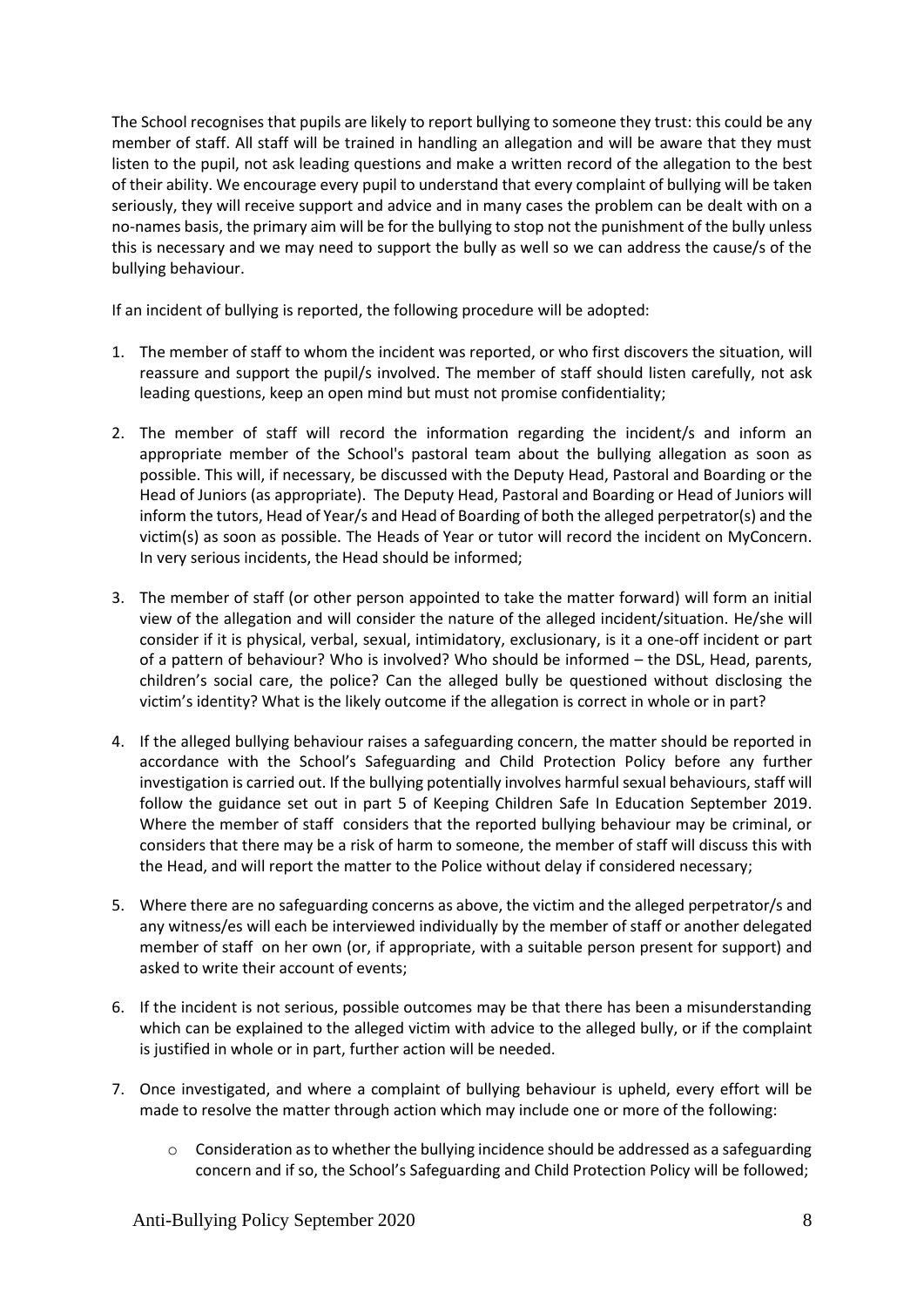- o Counselling of all appropriate parties;
- $\circ$  Advice and support of the victim and, where appropriate, the perpetrator, establishing a course of action to support including support from the School Counsellor or from external services;
- o Advice and support for the bullying in trying to change her behaviour. This may include clear instructions and a warning or final warning;
- $\circ$  Consideration of the motivation behind the behaviour and whether external services should be used to tackle underlying issues;
- $\circ$  A supervised meeting between the bully and victim to discuss the way to avoid future conflict (with the victim's agreement)
- o A disciplinary sanction against the bully in accordance with the School's Behaviour, Management, Suspension and Exclusions policies;
- $\circ$  Notifying the parents of one of both pupils about the matter and the action which has been taken;
- o Such other action as may appear to the Head to be appropriate.
- 8. A monitoring and review strategy will be put in place and put on record.

#### **RISK ASSESSMENT**

Where a concern about a pupil's welfare is identified, the risks to that pupil's welfare will be identified, assessed and appropriate action will be taken to reduce the risks identified. The format may vary but the School's approach to promoting pupil welfare will be systematic and pupil focused. The Head and Head of Juniors, as appropriate, has overall responsibility for ensuring that matters which affect pupil welfare in each school are adequately risk assessed and for ensuring that relevant findings and/or necessary changes are implemented, monitored and evaluated. Day to day responsibility for carrying out risk assessments under this policy will be delegated to the Deputy Head Pastoral and Boarding in the senior school and to the Head of Juniors in the junior school, who has been trained in, and tasked with, carrying out the assessment.

## **RECORD KEEPING**

All records created in accordance with this policy are managed in accordance with the Staff Data Protection Policy, the retention guidelines and the Information sharing advice all held in St Mary's cloud all staff - data protection tile. Records created may contain personal data. The School has a number of privacy notices which are published on the School website and which explain how the School will use the personal data of parents and pupils.

## **CYBER-BULLYING**

Cyber-bullying can be defined as "*the use of information and communication technologies to support deliberate, repeated, and hostile behaviour by an individual or group that is intended to harm others*"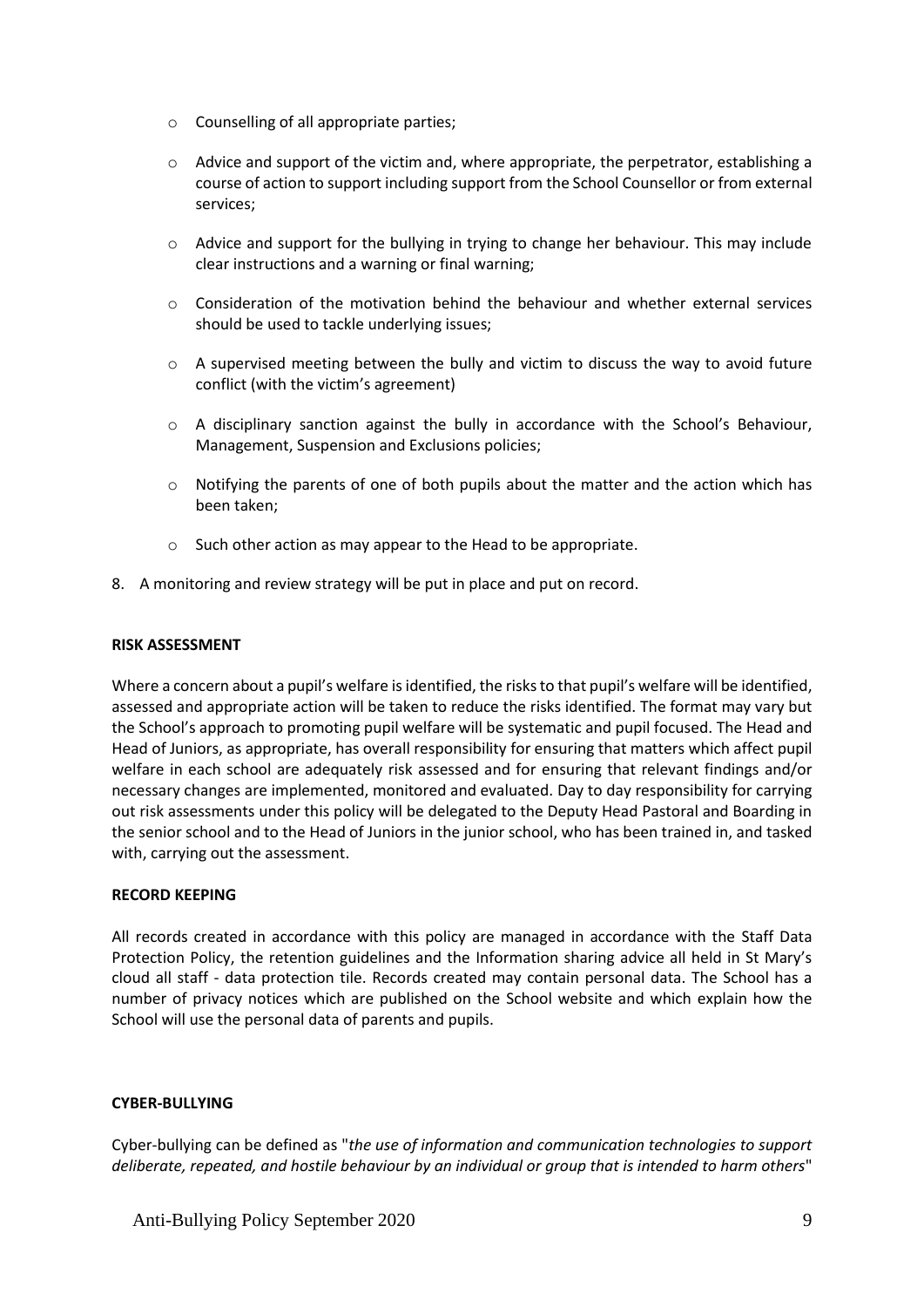(Belsey, [http://www.cyber-bullying.org/\)](http://www.cyberbullying.org/). It is an aggressive, intentional act often carried out repeatedly over time, and often against a victim who cannot easily defend himself/ herself. The School acknowledges that cyber-bullying may take place inside School, outside of School and at any time of the day.

Cyber-bullying could involve communications by various electronic media, including for example:

- Texts, instant messages or calls on mobile phones;
- The use of mobile phone camera images to cause distress, fear or humiliation;
- Posting threatening, abusive, sexual, discriminatory, offensive or humiliating material or comments on websites (including blogs, personal websites and social networking sites such as Facebook, Instagram, Twitter or YouTube);
- Using e-mail to message others in a threatening or abusive manner; or
- Hijacking/ cloning e-mail accounts.

The School acknowledges that cyber-bullying may take many different forms including: cyber-stalking, exclusion or peer rejection, impersonation, unauthorised publication of private information or images, encouraging derogative comments on online platforms, upskirting and sexting.

The School has a role to play in teaching pupils about the underpinning knowledge and behaviours that can help them to navigate the online world safely and confidently regardless of the device, platform or app. In taking this forward, the School has regard to the DfE's non-statutory guidance on *Teaching online safety in school* (updated June 2019).

Additional advisory materials for parent/s, guardians and staff can be found at Appendix B.

# **Prevention of cyber-bullying**

For the prevention of cyber-bullying, in addition to the measures described above, the School:

- Expects all pupils to adhere to its Pupil Internet and IT Acceptable Use Policy and Online Safety Policy. Certain sites are blocked by our filtering system and our IT Department monitors pupils' use;
- May impose disciplinary sanctions for the misuse, or attempted misuse, of the internet in accordance with the Behaviour Management Policy;
- Issues all pupils with their own personal School email address. Access to all social media sites and personal email sites such as "Gmail" is not allowed from School computers/ tablets/devices inside the School;
- Offers guidance on the safe use of social networking sites and cyber-bullying in PSHEE lessons, which covers blocking, removing contacts from "friend" lists and sharing their personal data;
- Ensures its pupils are aware of the various forms in which cyber-bullying can take place, that it can have severe and distressing consequences, and that participation in cyber-bullying will not be tolerated;
- Offers guidance on keeping names, addresses, passwords, mobile phone numbers and other personal details private and secure;
- Has a clear policy on mobile phone use by pupils; and
- Does not allow the use of cameras/ mobile phone cameras in toilets, washing and changing areas or EYFS areas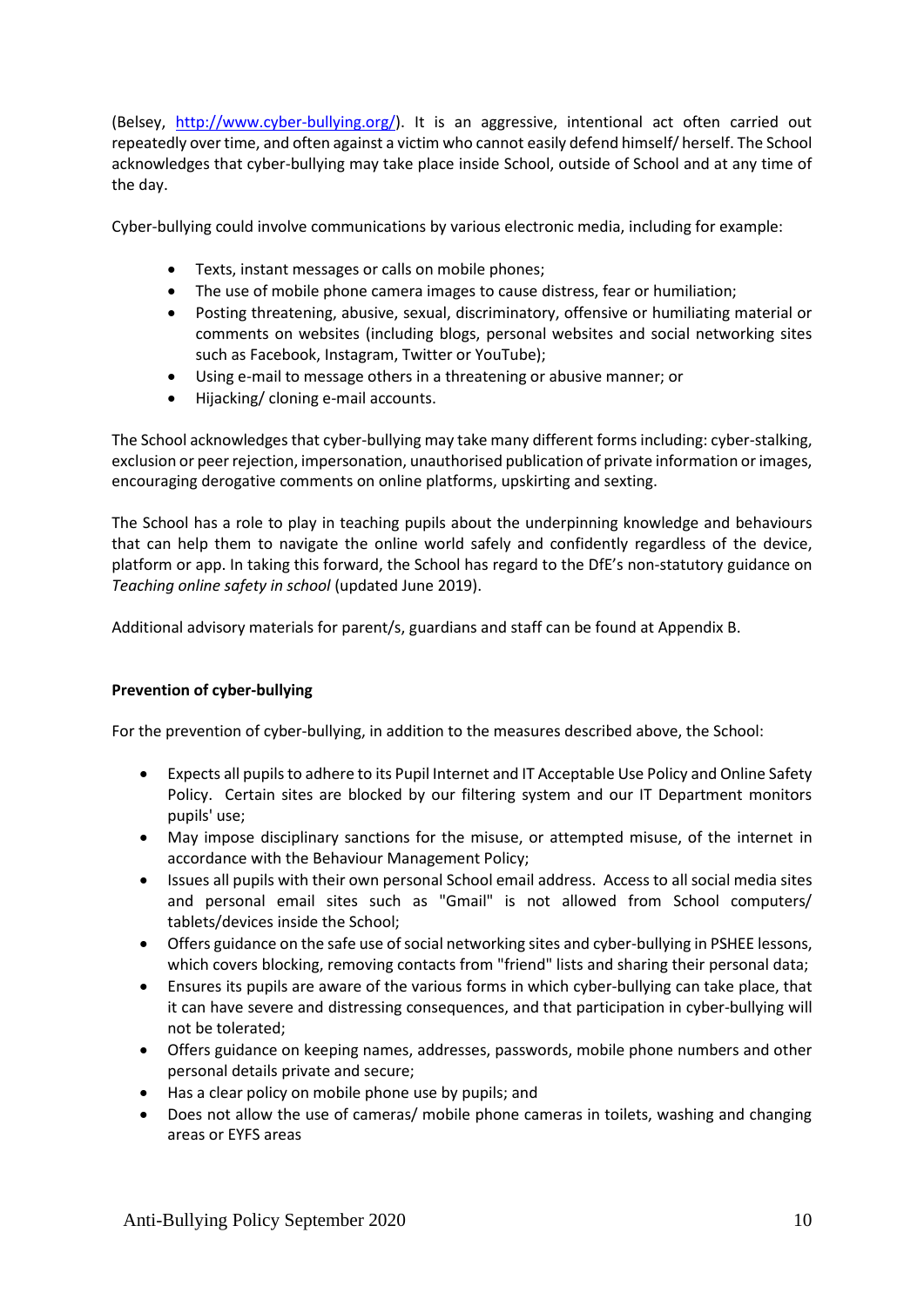## **Procedures for dealing with cyber-bullying**

The School will follow the procedures set out in this policy and the Safeguarding and Child Protection Policy where relevant for incidents of cyber-bullying, taking such disciplinary action that is considered reasonable in the circumstances, with a view to regulating pupil conduct and protecting the reputation of the School, and the welfare of its pupils.

Although cyber-bullying is not a specific criminal offence, there are criminal laws that may apply to communications of a harassing or threatening manner or the unauthorised publication of private images, upskirting and sexting. Where the School considers that a reported incident of cyber-bullying may amount to a criminal offence, it will inform the Police.

#### **Electronic devices**

In response to an allegation of cyber-bullying, certain staff are permitted to conduct a search for electronic devices, such as a pupil's mobile phone, with the authority of the Head or Head of Juniors as appropriate. Staff do not require the consent of the pupil, or their parents to undertake a search, provided they have reasonable grounds for suspecting that the pupil is in possession of a prohibited item, and provided they have the Head's prior consent to undertake a search.

The search will be conducted in accordance with the procedure set out in the Search and Confiscation Policy.

Where a search finds an electronic device that is prohibited by the School rules, or where the member of staff undertaking the search reasonably suspects that the electronic device has been, or is likely to be, used to commit an offence or cause personal injury or damage to property, the School may examine any data or files on the device, where there is good reason to do so, for example, where there has been an allegation of cyber-bullying. Parental consent to search through electronic devices is not required.

The School may also erase any data or files from the device if the School considers there to be good reason to do so, unless there are reasonable grounds to suspect that the device may contain evidence in relation to a criminal offence, where the files should not be deleted and the device must be given to the Police without delay.

If, following a search, the member of staff determines that the device does not contain any evidence in relation to an offence, or are advised by the Police following a report to them that they will not take any further action to investigate an alleged offence, the School can decide whether it is appropriate to delete any files or data from the device, and may retain the device as evidence of a breach of this policy and the Behaviour Management Policy. The School may then take steps to punish the pupil in accordance with the Behaviour Management Policy and the Discipline, Exclusions and Required Removal Policy, where appropriate. In the event that the search highlights a safeguarding concern in respect of any pupil, the School will follow the procedures set out in the School's Safeguarding and Child Protection Policy.

The School will keep a record of all searches carried out, including the results of any search, and the actions taken following that search.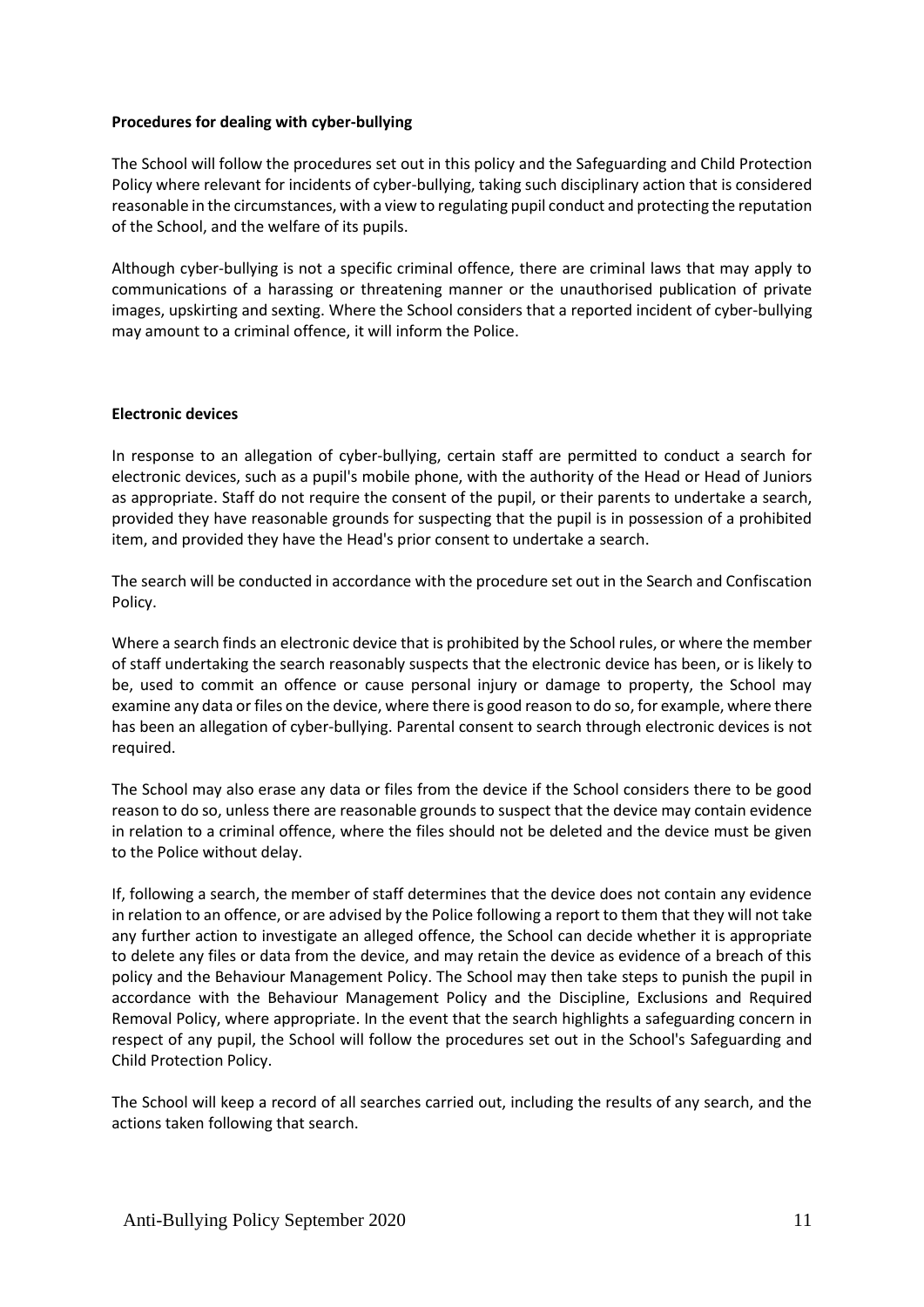#### **EYFS CHILDREN**

Even the School's youngest children are encouraged to behave towards each other with kindness and consideration. They are encouraged to learn to look after their own possessions and to respect others' possessions. We expect them to be honest, helpful and polite, and to work hard and to listen to others. They should respect everyone and learn to value differences and diversity. Agata Wygnanska, the Head of EYFS, is in charge of the management of behaviour in the EYFS setting.

We explain to our EYFS children why some forms of behaviour are unacceptable and hurtful to others. We rarely need to impose sanctions in the EYFS setting; but sometimes we may remove a privilege for hurtful behaviour. Occasionally, a child may be sent to see Kerry Owens, the Head of Lower School, who will explain the inappropriateness of a particular action and introduce a more appropriate action; but such instances are rare. Parents are always informed when any sanction or reproof is needed towards their child, and in cases of repeated instances of hurtful or inappropriate behaviour, parents will be invited into the School to discuss the situation with the child's teacher and the Head of EYFS or the Head of Junior School, to agree a joint way of handling the difficulty.

Please see the Behaviour Management Policy for more information.

### **COMPLAINTS PROCEDURE**

Parents and pupils are encouraged to use our Complaints Policy and Procedure (which is published on our website) if they feel that any concerns about bullying (or anything else) are not being addressed properly. Parents of boarders and of EYFS children should be aware that they have the right to refer a complaint directly to Ofsted or the Independent Schools Inspectorate (ISI), if they are unhappy with the way in which their complaint has been handled (the Complaints Policy and Procedure explains how to complain to Ofsted/ISI).

## **MONITORING AND REVIEW**

The School will record all incidents of reported bullying in accordance with this policy.

The Head of Juniors and the Deputy Head Pastoral and Boarding will review all incidents of reported bullying to help identify patterns of behaviour, so that the School can take appropriate steps to address bullying behaviours within the School. Records of bullying incidents will also be used to evaluate the effectiveness of the School's anti-bullying procedures, and to highlight any necessary amendments.

This policy is reviewed and updated at least annually, by the Senior Leadership Team (which includes the DSLs). The Board of Governors considers this policy as part of its collective responsibility to carry out an annual review of safeguarding.

Review: September 2020 Date of next review: September 2021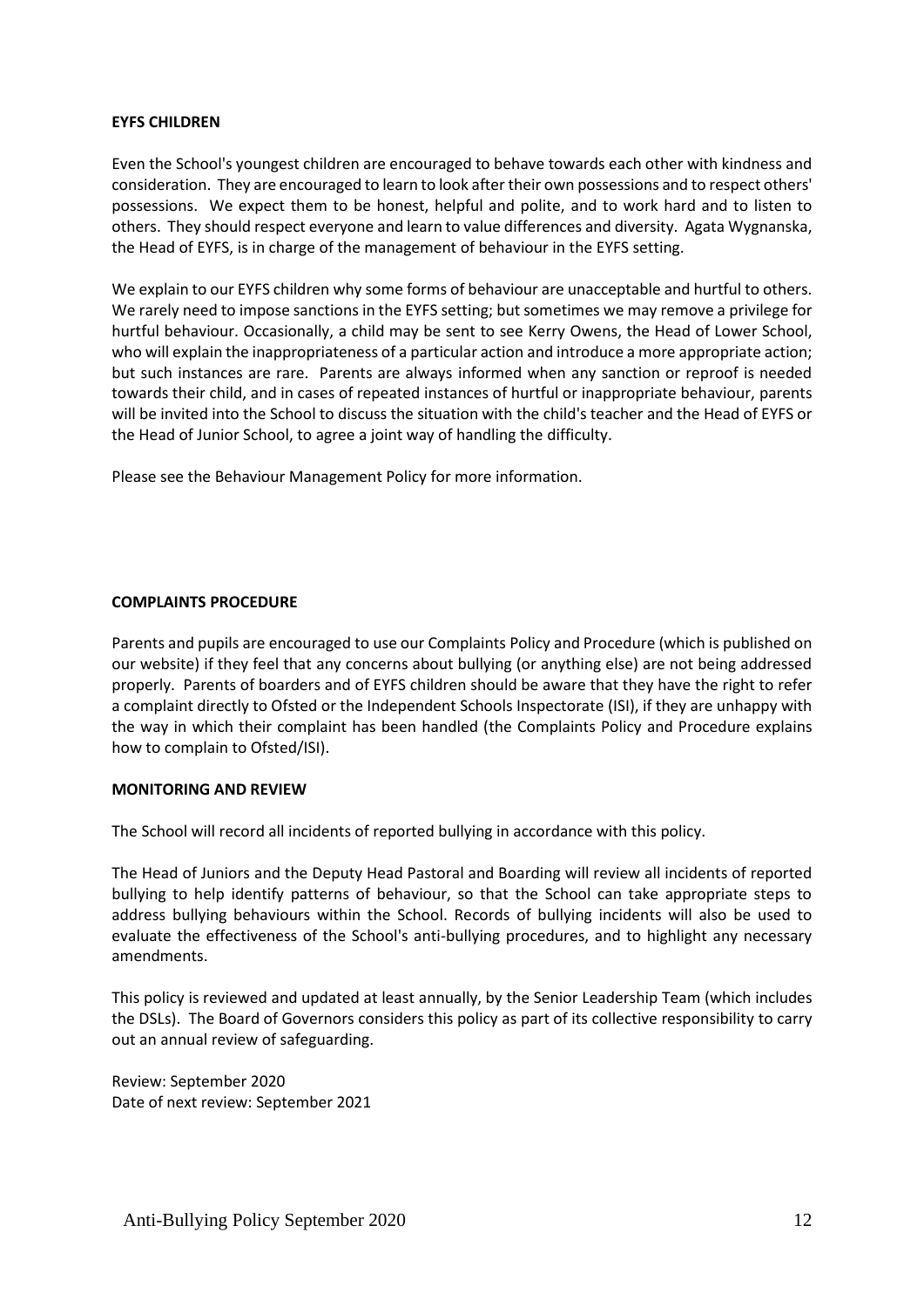Appendix A

Useful websites and telephone numbers:

### [www.childline.org.uk](http://www.childline.org.uk/)

tel 0800 1111 freephone number, helpline for children and young people providing advice and support by phone and online 24 hours a day

#### [www.nspcc.org.uk](http://www.nspcc.org.uk/)

tel 0800 800 5000 helpline for parents, adults and children for advice and support to report suspected incidents of bullying

www.bullying.co.uk www.youngminds.org.uk [www.childnet.com](http://www.childnet.com/) wwww.thinkuknow.co.uk www.kidscape.org.uk [www.Kooth.com](http://www.kooth.com/) [www.cyberbullying.org](http://www.cyberbullying.org/) www.digizen.org www.changing faces.org.uk [www.stonewall.org.uk](http://www.stonewall.org.uk/) www.theredcard.org